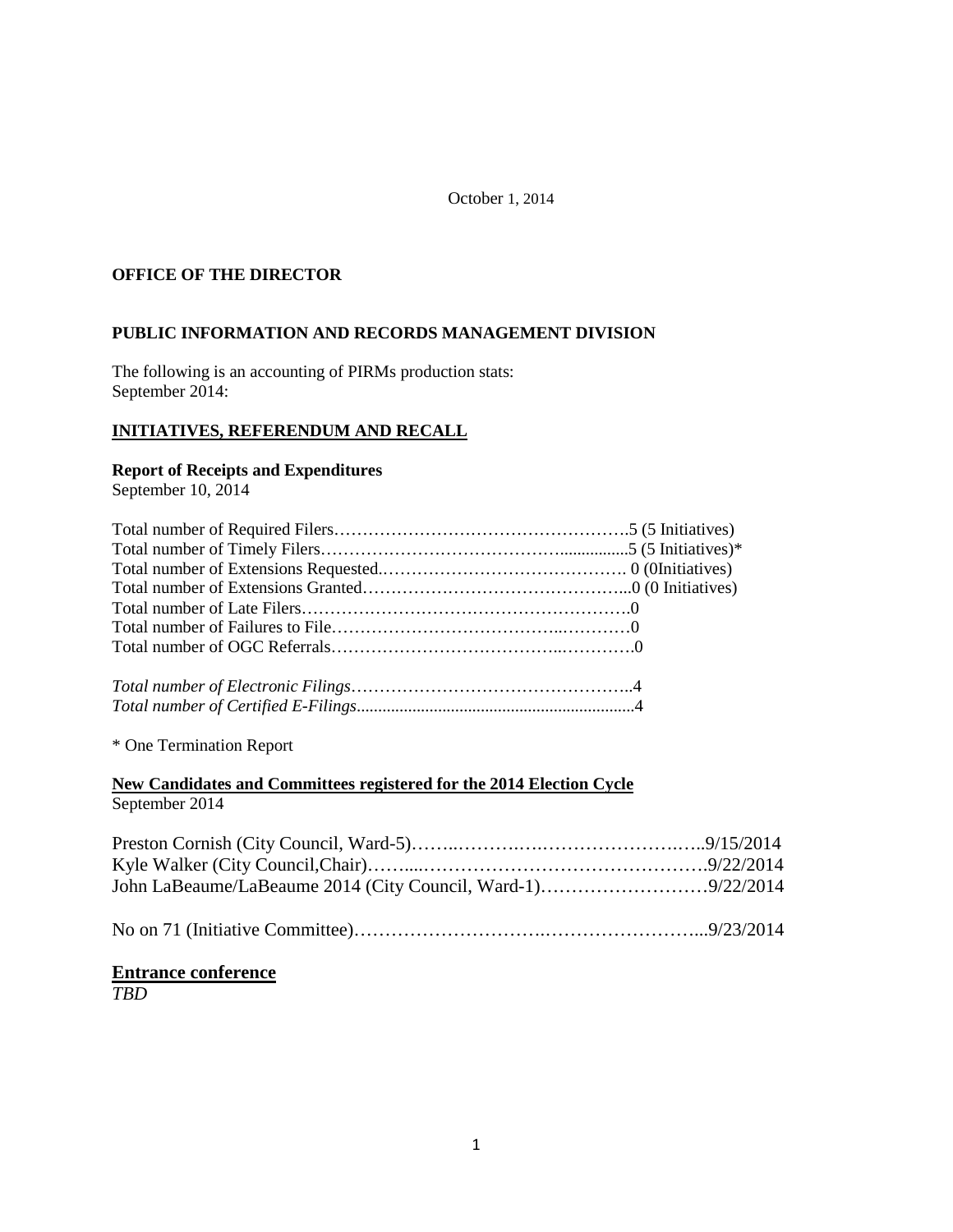#### **REPORTS ANALYSIS AND AUDIT DIVISON**

The following is an accounting of RAAD's production stats:

## **Reviews Completed – 51**

#### **Ongoing Audits:**

#### **Full Field Audits**

**-** Gray for Mayor

#### **Periodic Random Audits - Candidates Registered for the Upcoming Election (2014)**

- **-** Bowser for Mayor
- **-** Wells for Mayor
- **-** Evans for Mayor
- **-** Charles Allen for Ward 6
- **-** Catania for Mayor
- **-** Friends of Courtney R. Snowden
- **-** Elect Cheeks for Chairman

#### **Periodic Random Audits – Continuing Committees**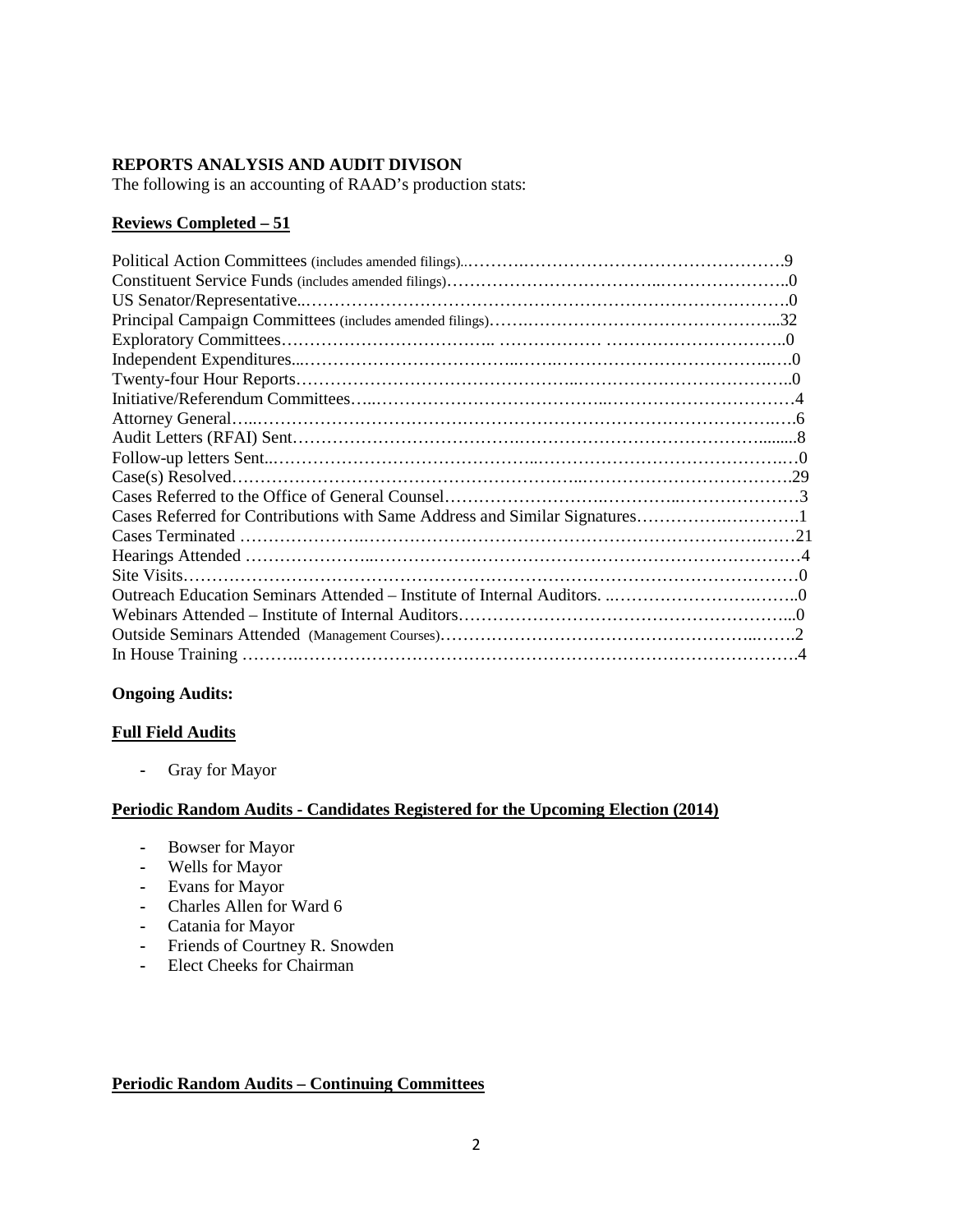- **-** Biddle 2012
- **-** Hubbard for Ward 5 2012

#### **Audits Issued**

**-** None

# **OFFICE OF THE GENERAL COUNSEL**

#### 2014 MONTHLY IN-TAKE/OUTPUT REPORT

# OFFICE OF GENERAL COUNSEL

|                         | July | August | September        | October | November | December |  |
|-------------------------|------|--------|------------------|---------|----------|----------|--|
| <b>Opinion Request</b>  |      |        | $\pmb{0}$        |         |          |          |  |
| Received                |      |        |                  |         |          |          |  |
| <b>Opinion Request</b>  |      |        | $\boldsymbol{0}$ |         |          |          |  |
| Completed               |      |        |                  |         |          |          |  |
| Complaints              |      |        | $\boldsymbol{0}$ |         |          |          |  |
| Received                |      |        |                  |         |          |          |  |
| <b>Internal Queries</b> |      |        | $\boldsymbol{0}$ |         |          |          |  |
|                         |      |        |                  |         |          |          |  |
| Preliminary             |      |        | $\pmb{0}$        |         |          |          |  |
| Investigations          |      |        |                  |         |          |          |  |
| Initiated               |      |        |                  |         |          |          |  |
| Preliminary             |      |        | $\pmb{0}$        |         |          |          |  |
| Investigations          |      |        |                  |         |          |          |  |
| Orders Issued           |      |        |                  |         |          |          |  |
| Full Investigations     |      |        | $\pmb{0}$        |         |          |          |  |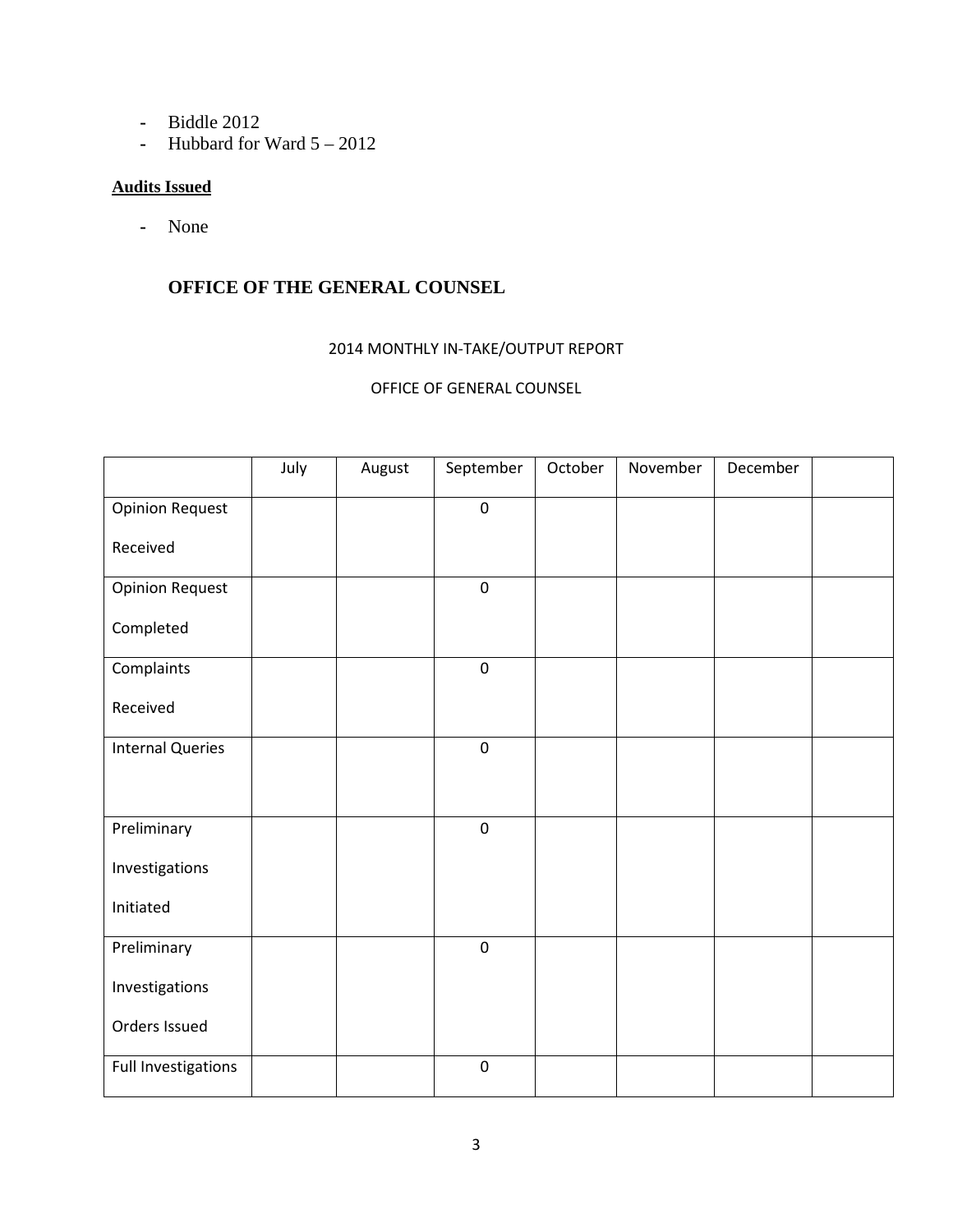| Initiated                |  |                |  |  |
|--------------------------|--|----------------|--|--|
| Full Investigations      |  | $\pmb{0}$      |  |  |
| Orders Issued            |  |                |  |  |
| <b>Informal Hearings</b> |  | $\overline{4}$ |  |  |
| Referred                 |  |                |  |  |
| <b>Informal Hearings</b> |  | $\overline{4}$ |  |  |
| Completed                |  |                |  |  |
| <b>Informal Hearings</b> |  | $14*$          |  |  |
| Orders Issued            |  |                |  |  |
| Petitions for            |  | $\pmb{0}$      |  |  |
| Enforcement              |  |                |  |  |
| Referrals to BOE         |  |                |  |  |

\*This figure represents 8 Failure to Timely File orders in which no fines were imposed, 5 Failure to timely File orders in which \$6,150.00 in fines were imposed, 1 order regarding the failure to timely respond to a Request For Additional Information in which no fine was imposed.

Board Statistics for September, 2014

Board Meeting October 1, 2014

1. Actual Matters referred

| <b>PIRM</b>                 |   |
|-----------------------------|---|
| <b>PCC</b>                  | 0 |
| PAC's                       | O |
| ANC's                       | 0 |
| <b>Constituent Services</b> | O |
| Statehood Fund              | n |
|                             |   |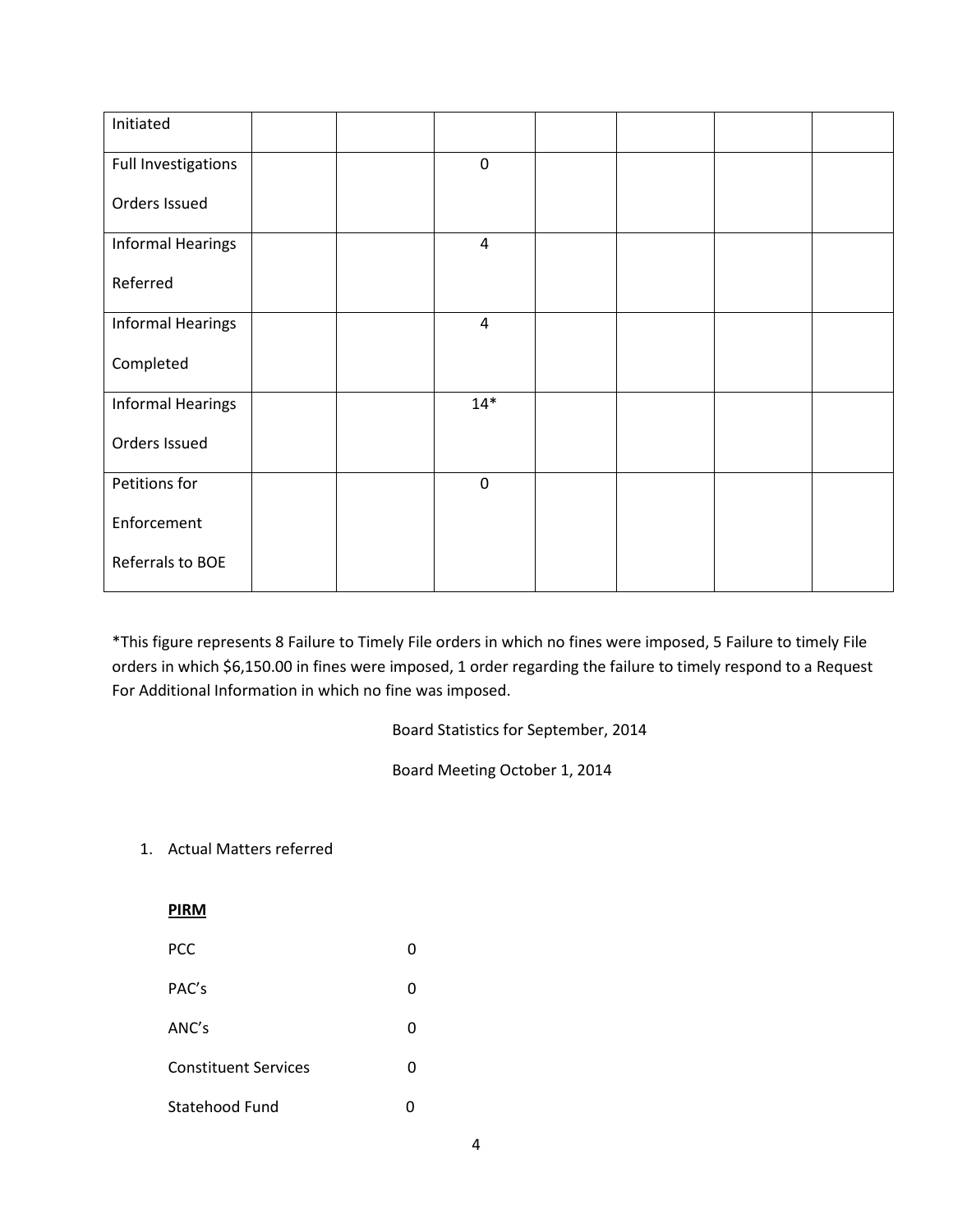# **RAAD**

|    | <b>PCC</b>                                                                                     | 3                                                                                                                                                                                                                                                                                      |
|----|------------------------------------------------------------------------------------------------|----------------------------------------------------------------------------------------------------------------------------------------------------------------------------------------------------------------------------------------------------------------------------------------|
|    | PAC's                                                                                          | $\mathbf{1}$                                                                                                                                                                                                                                                                           |
|    | <b>Constituent Services</b>                                                                    | 0                                                                                                                                                                                                                                                                                      |
|    | Statehood Fund                                                                                 | $\Omega$                                                                                                                                                                                                                                                                               |
|    | 2. Notices of Hearings<br><b>First Notices</b>                                                 | 17                                                                                                                                                                                                                                                                                     |
|    | <b>Second Notices</b><br>10                                                                    |                                                                                                                                                                                                                                                                                        |
| 3. | <b>Notices and Orders Vacated</b><br>4. Hearings Conducted<br>5. Orders which imposed<br>fines | 0<br>$\overline{7}$<br>5                                                                                                                                                                                                                                                               |
|    | 6. Fines imposed                                                                               | \$6,150.00<br>$(1)14C-051$ Winifred Carson-Smith DNC $(\$1,350)$<br>(2) 14C-054 Christian Carter At-Large (\$1,350)<br>(3) 14C-055 Darrell Gaston 2014 (\$900)<br>(4)14C-058 Martin Sterbal for US Senate (\$1,350)<br>(5)13P-016 Youth Action PAC (\$1,200)                           |
|    | 7. Fines collected                                                                             | $\boldsymbol{0}$                                                                                                                                                                                                                                                                       |
| 8. | Investigations completed<br>Orders issued                                                      | 0                                                                                                                                                                                                                                                                                      |
|    | 9. Petitions for Enforcement<br>10. Outstanding Fines                                          | 0<br>\$7,550.00*<br>(1) \$1,700.00 Frank Sewell for Mayor<br>(2) \$1,100.00 Nestor for Mayor<br>(3) \$150.00 Tim Clark (ANC)<br>(4) \$350.00 Friends of Calvin Gurley<br>(5) \$1,450.00 Comm. To Elect Ron Moten<br>(6) \$1,150.00 Nestor for Mayor<br>(7) \$1,650.00 Nestor for Mayor |

\*OCF Petitions for Enforcement pending before the BOEE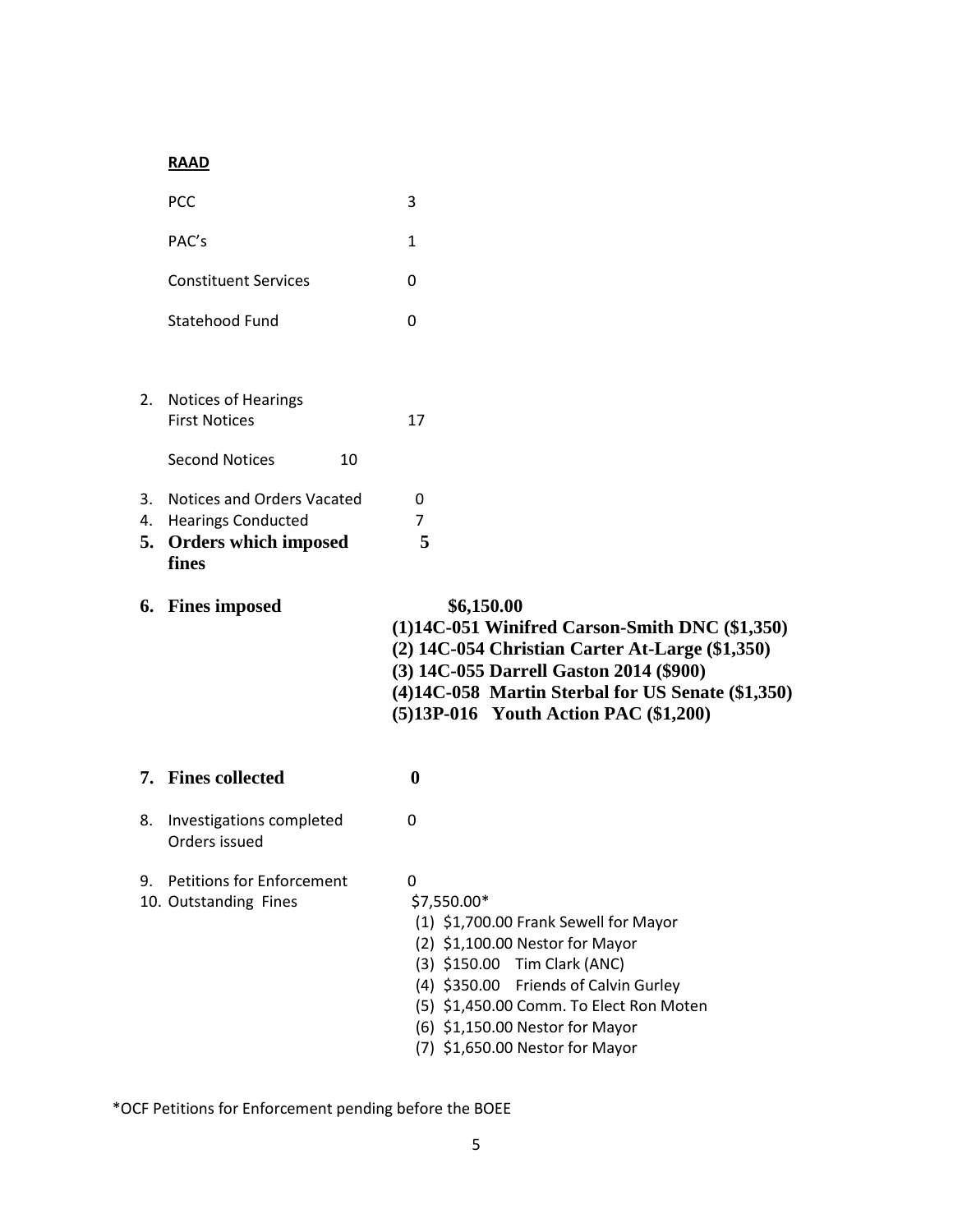# LIST OF OPEN OCF INVESTIGATIONS

# October 1, 2014

| OCF FI 2011-103 |             | Complainant: Internally Generated March 15, 2011              |
|-----------------|-------------|---------------------------------------------------------------|
|                 |             | Respondent: Sulaimon Brown for Mayor                          |
|                 |             | <b>Principal Campaign Committee</b>                           |
|                 | Infraction: | <b>Reporting Violations</b>                                   |
|                 | Status:     | Due to current criminal investigations                        |
|                 |             | the Sulaimon Brown for Mayor investigation remains<br>ongoing |
|                 |             |                                                               |
| OCF FI 2011-104 |             | Complainant: Internally Generated March 15, 2011              |
|                 |             | Respondent: Gray for Mayor                                    |
|                 |             | <b>Principal Campaign Committee</b>                           |
|                 | Infraction: | <b>Reporting Violations</b>                                   |
|                 | Status:     | Due to current criminal investigations                        |
|                 |             | the Gray for Mayor 2010 investigation remains ongoing         |
|                 |             |                                                               |
| OCF FI 2013-013 |             | Complainant: Internally Generated June 24, 2013               |
|                 |             | Respondent: Lee Calhoun                                       |
|                 | Infraction: | Campaign contribution violations                              |
|                 | Status:     | Due to current criminal investigations                        |
|                 |             | the Lee Calhoun investigation remains ongoing                 |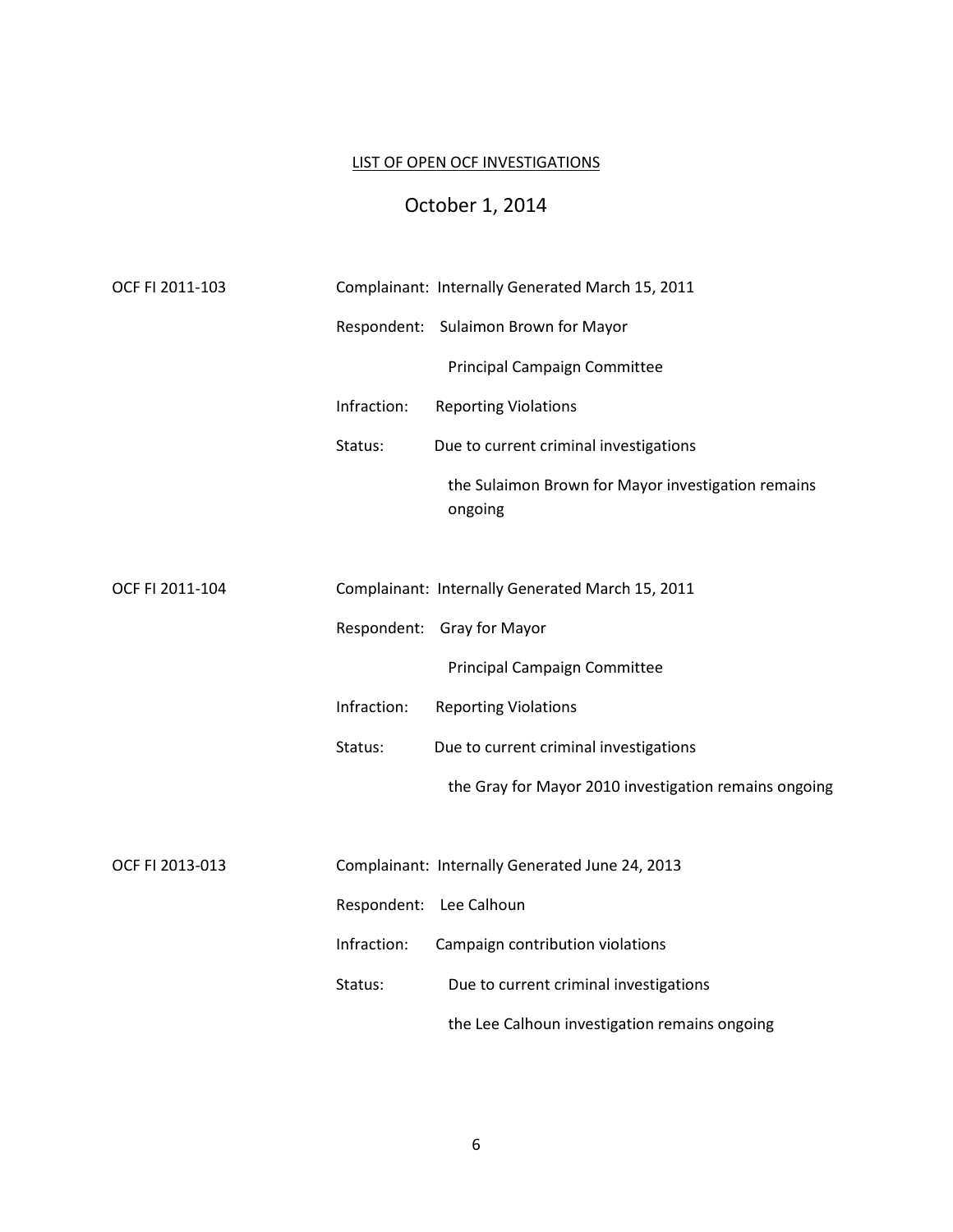| OCF FI 2013-014 |                        | Complainant: Internally Generated June 24, 2013      |
|-----------------|------------------------|------------------------------------------------------|
|                 |                        | Respondent: Stanley Straughter                       |
|                 | Infraction:            | Campaign contribution violations                     |
|                 | Status:                | Due to current criminal investigations               |
|                 |                        | the Stanley Straughter investigation remains ongoing |
|                 |                        |                                                      |
| OCF FI 2013-015 |                        | Complainant: Internally Generated March 28, 2014     |
|                 |                        | Respondent: Jeffrey Thompson                         |
|                 | Infraction:            | Campaign contribution violations                     |
|                 | Status:                | Due to current criminal investigations               |
|                 |                        | the Jeffrey Thompson investigation remains ongoing   |
|                 |                        |                                                      |
| OCF FI 2014-001 |                        | Complainant: Internally Generated July 24, 2014      |
|                 |                        | Respondent: Kelvin Robinson                          |
|                 | Infraction:            | Campaign contribution violations                     |
|                 | Status:                | Pending                                              |
|                 |                        |                                                      |
| OCF FI 2014-002 |                        | Complainant: Internally Generated July 24, 2014      |
|                 | Respondent: Jeff Smith |                                                      |
|                 | Infraction:            | Campaign contribution violations                     |
|                 | Status:                | Pending                                              |